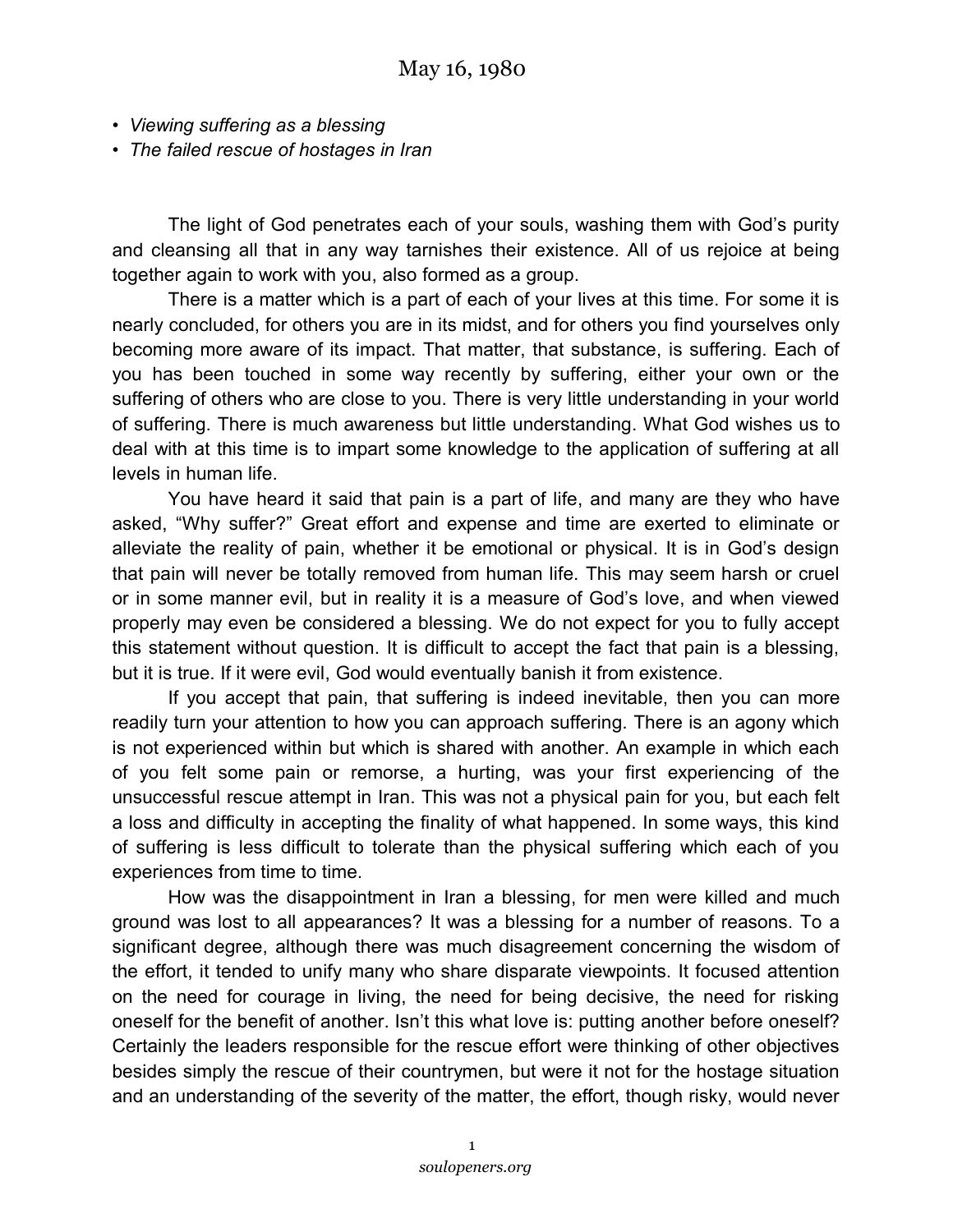have been made. The fact is that the suffering of others prompted in many the urgency for action and sacrifice.

It was also a blessing because it graphically illustrated the interrelationships which exist throughout the world, even between peoples whose government, whose religion, whose lives are totally dissimilar. The tragedy was certainly poignant in the loss of those in the mission and was spread to the families of all involved, including the families of the hostages. Their loss is great and their grief a tremendous burden. It is difficult for them to see God's hand in the events which took place. It is easier for others more distant to accept God as a partner in the crisis.

Each of you, when you experience a personal loss or physical suffering, feels as removed from God's presence as the families of those who were lost in Iran. In order to re-establish your sensitivity to God's guidance and protection, you must try to remove yourself, to elevate yourself from the situation. You must center on the knowledge that what you are experiencing, the remorse you feel, is not insignificant but is in God's plan. As a result of your experience you do grow spiritually. You have the capacity to strengthen your faith. You have the capacity to view God in terms of God's potential and not merely view the present situation.

We have often stated that prayer is of the highest importance in reaching out to help another in agony, but prayer should not merely be for an immediate cessation of suffering but rather for the capacity for growth out of the experience. This growth may feed on increasing tolerance, on a developing sense of patience, on the ability to remove oneself from the situation. All of these are steps in the process of growth.

The suffering of others, the suffering which you experience, need not be a road block or weight which pulls you steadily down. It can be an opportunity for encouraging you to look upward and see God. The suffering, the pain of others, therefore, is a blessing. It is a blessing in its challenge and potential for others to grow, and it is a blessing in its challenge and its potential for your growth. Such growth is necessary to your souls and can only be achieved in your lives on earth. It cannot be taught in principle, but can only be experienced again and again. The repetition of this experience is essential, for growth does not occur after a single experience of distress or suffering. It grows in small steps by being led through such trials as are part of your lives.

Certainly, we do not expect you to rejoice at your suffering or another's. That is not practical and it belittles its importance to your lives, but God instructs you to accept suffering because of its potential for growth, because of its challenge for prayer, for reaching out to others in need and to God. Be sensitive to the feelings of others, for their suffering is often not visible but is every bit as real. Be sensitive to their needs. Be aware of changes in the behavior of others which may be an indication of needs to be met. Explore your capacity to reach out to help others and explore your willingness to seek God's purpose in your own experience. This is a life-long process and it is